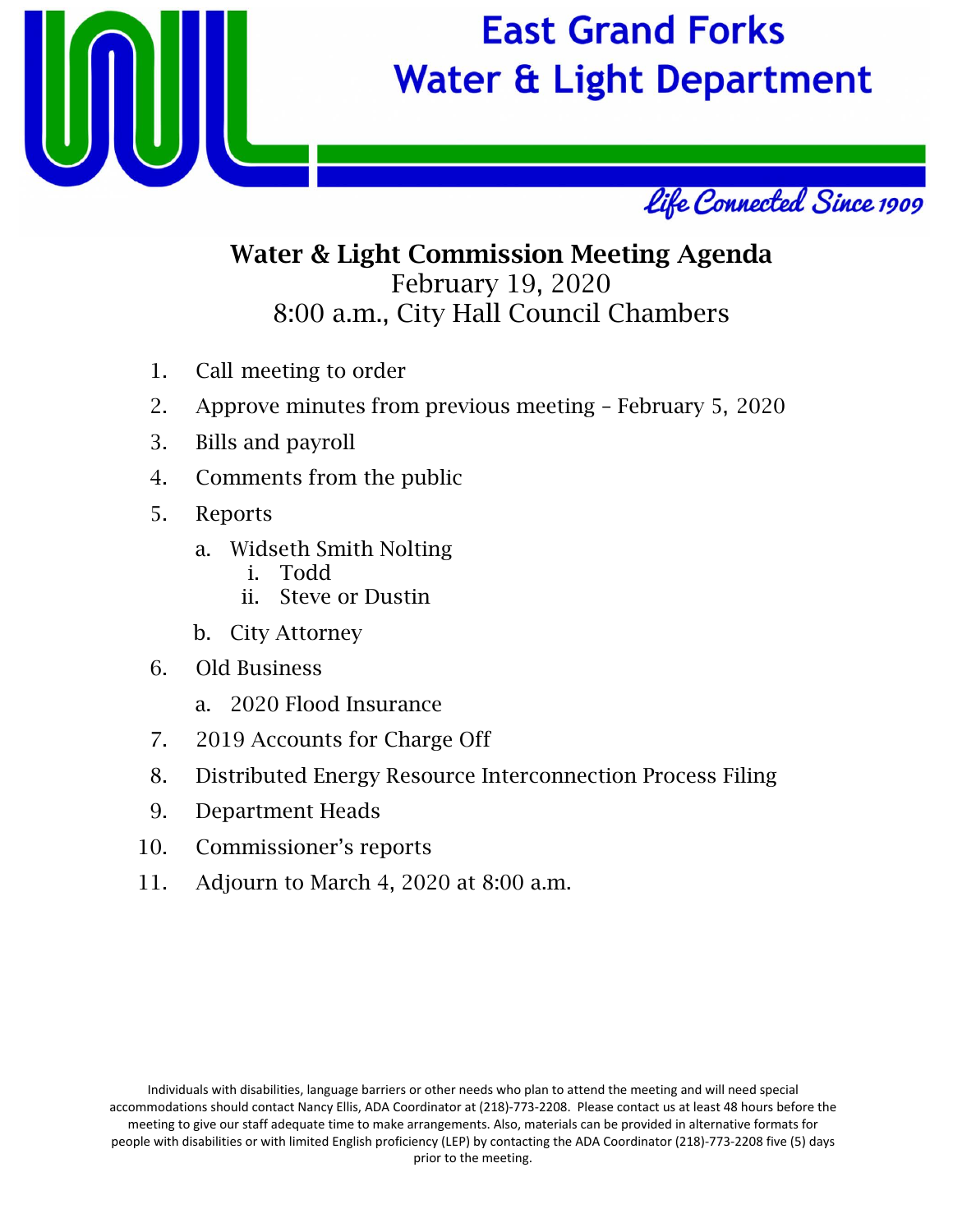Minutes of the regular meeting of the Water, Light, Power and Building Commission of the City of East Grand Forks, Minnesota held February 5, 2020 at 8:00 a.m at the City Council Chambers. Present: Quirk, Grinde, Beauchamp, DeMers Absent: None

Also present: Keith Mykleseth, Ron Galstad, Brian Johnson, Jeff Olson, Steve Emery, Todd Forster, Brianna Feil, Kevin Hatcher, and Corey Thompson.

It was moved by Commissioner DeMers seconded by Commissioner Grinde that the minutes of the previous regular meeting of January 15, 2020 be approved as read. Voting Aye: Quirk, Grinde, Beauchamp, DeMers Voting Nay: None

It was moved by Commissioner Beauchamp seconded by Commissioner DeMers to authorize the Secretary to issue payment of the recommended bills and payroll in the amount of \$524,119.24. Voting Aye: Quirk, Grinde, Beauchamp, DeMers Voting Nay: None

It was moved by Commissioner Beauchamp seconded by Commissioner Grinde to award the 2020 Watermain Replacement Project bid to Taggert Contracting in the amount of \$268,290. Voting Aye: Quirk, Grinde, Beauchamp, DeMers Voting Nay: None

It was moved by Commissioner Grinde seconded by Commissioner Beauchamp to award the 2020 North Water Tower Rehabilitation bid to Viking Industrial Painting in the amount of \$376,500. Voting Aye: Quirk, Grinde, Beauchamp, DeMers Voting Nay: None

It was moved by Commissioner Grinde seconded by Commissioner Beauchamp to approve the preparation of plans and specs by WSN; advertise for bids; bid opening on 3-10-20 at 2pm for the 2020 Miscellaneous Electrical Construction Projects. Voting Aye: Quirk, Grinde, Beauchamp, DeMers Voting Nay: None

It was moved by Commissioner Grinde seconded by Commissioner Beauchamp to approve the preparation of plans and specs by WSN; advertise for bids; bid opening on 3-10-20 at 2:30pm for the 2020 Electrical Equipment and Materials. Voting Aye: Quirk, Grinde, Beauchamp, DeMers Voting Nay: None

It was moved by Commissioner Grinde seconded by Commissioner Beauchamp to approve the bid from Hawkins Treatment Group for ACT PS900F carbon product at \$1.14/lb after conducting testing of the product after the 11-19-19 Chemical bid opening. Voting Aye: Quirk, Grinde, Beauchamp, DeMers Voting Nay: None

It was moved by Commissioner Beauchamp seconded by Commissioner Grinde to adjourn at 9:00 a.m. to the next regular meeting on February 19, 2020 at 8:00 am in the City Council Chambers. Voting Aye: Quirk, Grinde, Beauchamp, DeMers Voting Nay: None

> Lori Maloney **Secretary**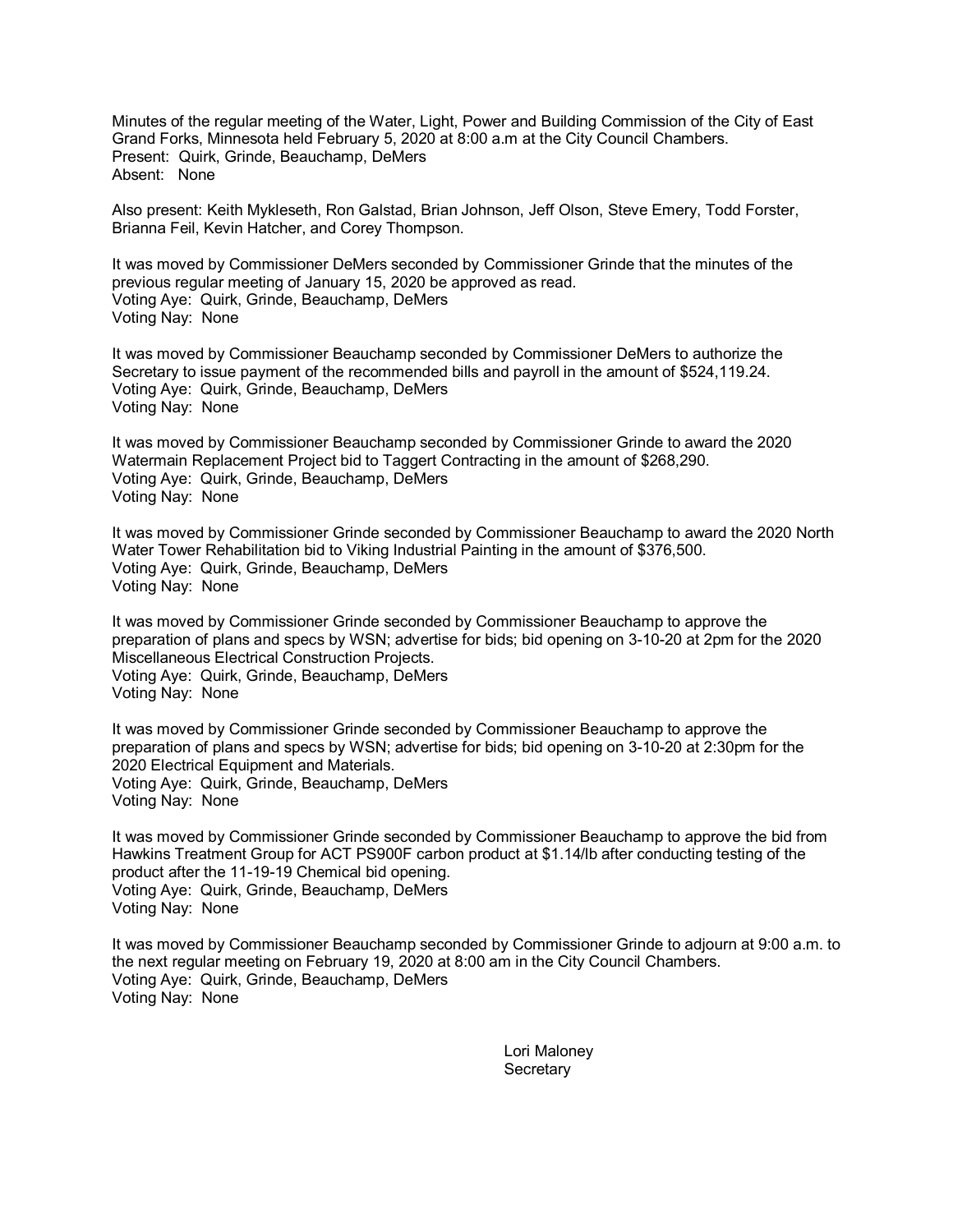#### Check Register Totals Only

User: khatcher

Printed: 2/7/2020 - 12:49 PM



## **City of East Grand Forks**

P. O. Box 373 East Grand Forks, MN 56721 (218) 773-2483

| <b>Check</b> | Date       | <b>Vendor No</b> | <b>Vendor Name</b>                | <b>Amount</b> | <b>Voucher</b> |
|--------------|------------|------------------|-----------------------------------|---------------|----------------|
| 515454       | 02/07/2020 | <b>WAP500</b>    | Western Area Power Administration | 134,525.43    |                |
|              |            |                  | Check Total:                      | 134,525.43    |                |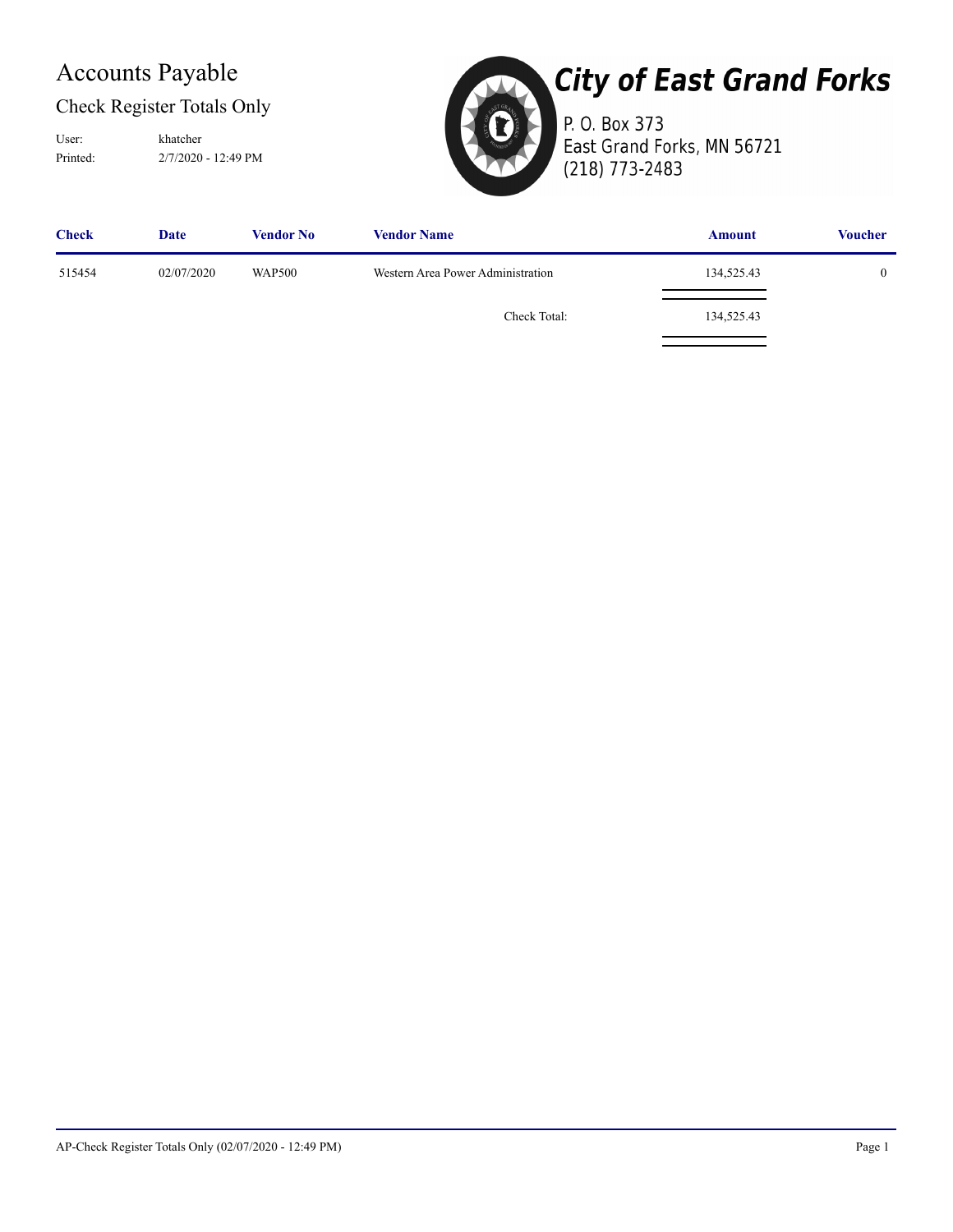#### Check Register Totals Only

Printed: 2/11/2020 - 10:46 AM User: khatcher



## **City of East Grand Forks**

P. O. Box 373 East Grand Forks, MN 56721 (218) 773-2483

| <b>Check</b> | <b>Date</b> | <b>Vendor No</b> | <b>Vendor Name</b>        | <b>Amount</b> | <b>Voucher</b> |
|--------------|-------------|------------------|---------------------------|---------------|----------------|
| 515455       | 02/11/2020  | <b>COM500</b>    | Commissioner of Revenue   | 56,096.00     | $\overline{0}$ |
| 515456       | 02/11/2020  | <b>HAL500</b>    | Halstad Telephone Company | 1,480.91      | $\overline{0}$ |
| 515457       | 02/11/2020  | <b>MMP501</b>    | MMPA c/o Avant Energy     | 526,564.80    | $\bf{0}$       |
|              |             |                  | Check Total:              | 584, 141. 71  |                |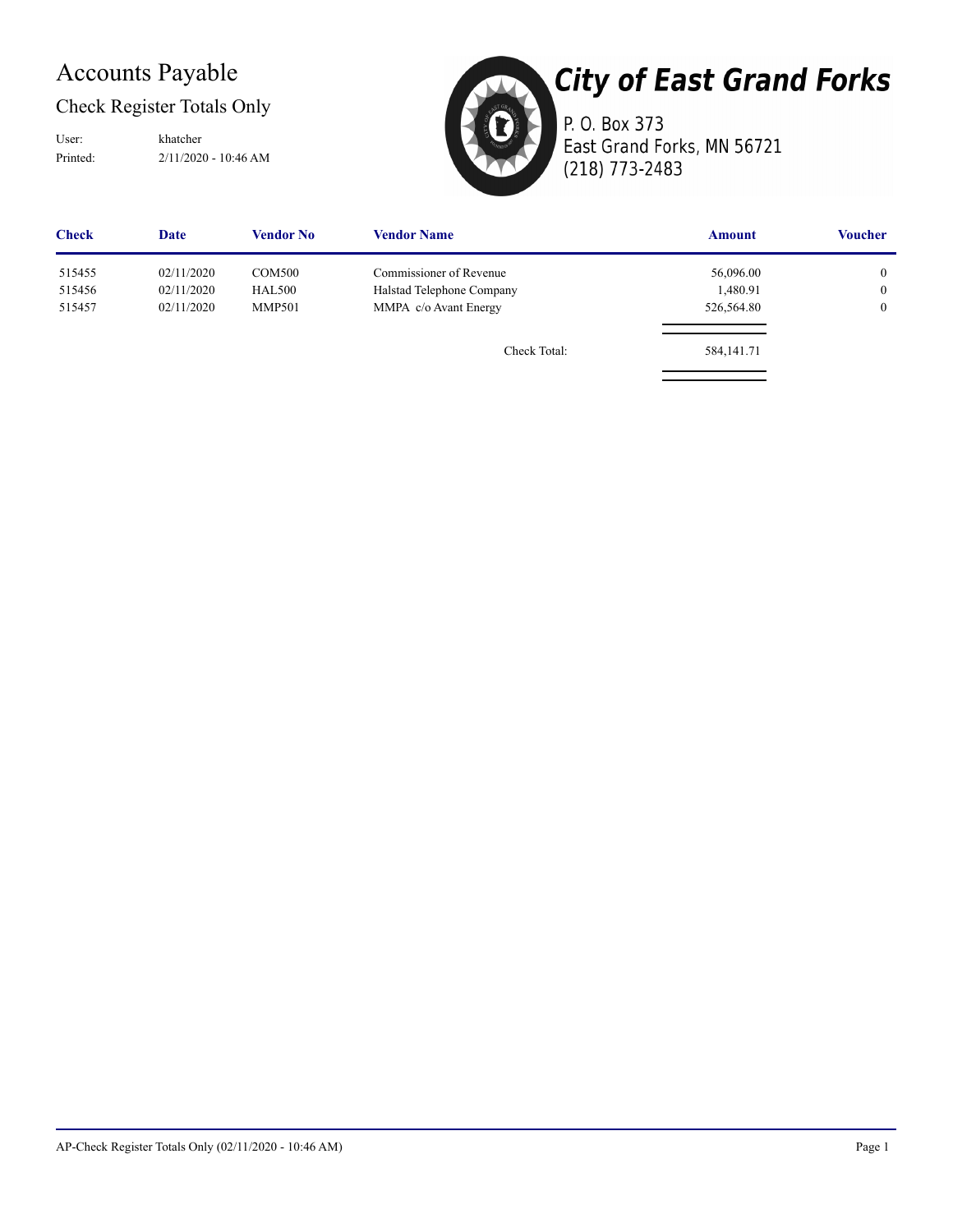#### Check Register Totals Only

User: khatcher

Printed: 2/14/2020 - 1:44 PM



P. O. Box 373 East Grand Forks, MN 56721 (218) 773-2483

| <b>Check</b> | Date       | Vendor No     | <b>Vendor Name</b>                | <b>Amount</b> | Voucher        |
|--------------|------------|---------------|-----------------------------------|---------------|----------------|
| 515491       | 02/14/2020 | UB*01057      | Tristan M Aarhus                  | 77.46         | $\overline{0}$ |
| 515492       | 02/14/2020 | UB*01056      | Nathan E Best                     | 93.90         | $\overline{0}$ |
| 515493       | 02/14/2020 | UB*01055      | Housing Authority                 | 47.00         | $\overline{0}$ |
| 515494       | 02/14/2020 | UB*01058      | Gavin E Peterson                  | 64.21         | $\overline{0}$ |
| 515495       | 02/14/2020 | <b>WAP500</b> | Western Area Power Administration | 161,654.31    | $\overline{0}$ |
|              |            |               | Check Total:                      | 161,936.88    |                |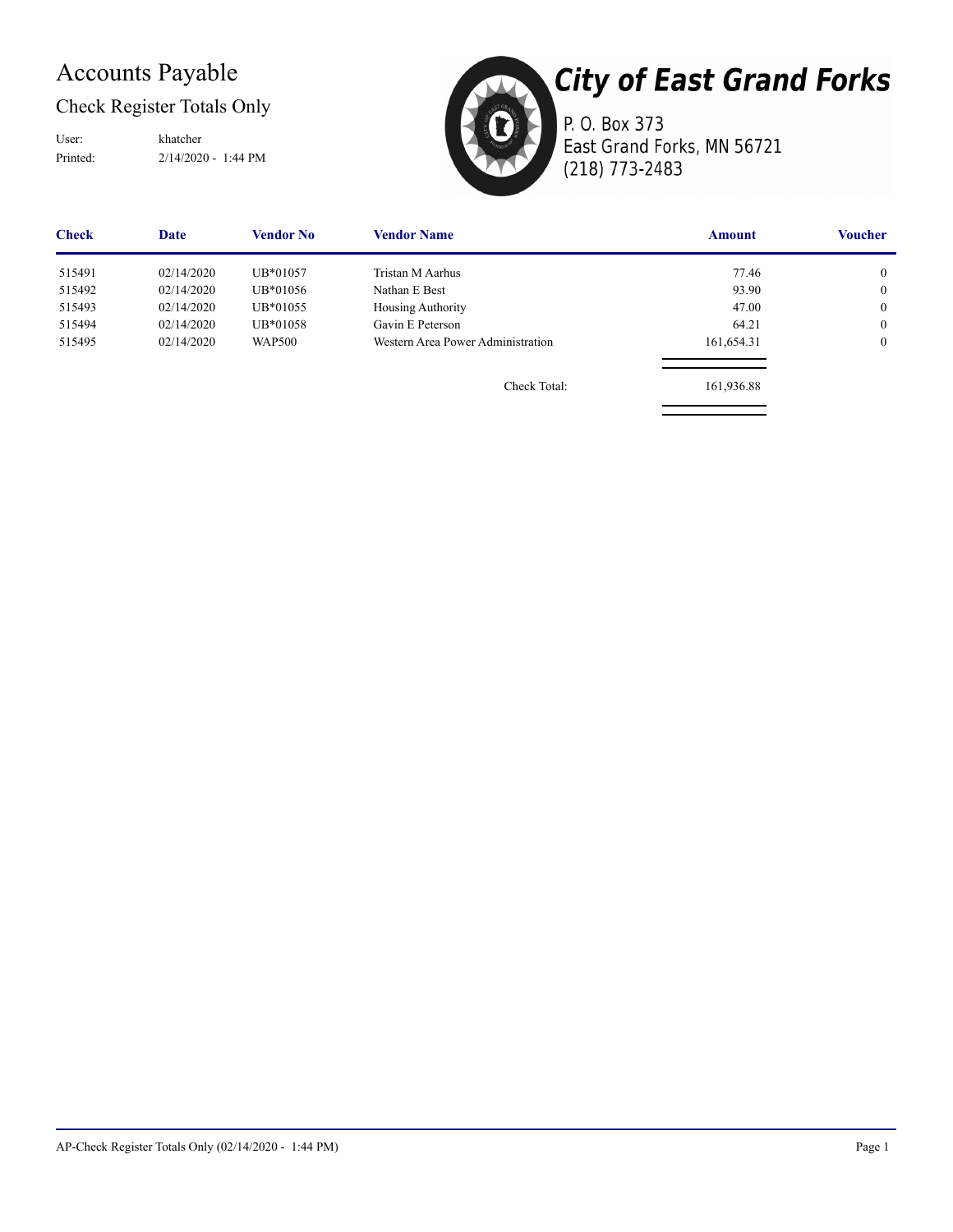#### Check Register Totals Only

Printed: 2/14/2020 - 10:51 AM User: khatcher



P. O. Box 373 East Grand Forks, MN 56721 (218) 773-2483

| <b>Check</b> | Date       | <b>Vendor No</b> | <b>Vendor Name</b>                   | <b>Amount</b> | <b>Voucher</b>   |
|--------------|------------|------------------|--------------------------------------|---------------|------------------|
| 515458       | 02/19/2020 | <b>AME501</b>    | AmeriPride Services Inc              | 157.93        | 0                |
| 515459       | 02/19/2020 | AQU501           | Aqua-Pure Inc                        | 6,756.15      | $\boldsymbol{0}$ |
| 515460       | 02/19/2020 | <b>BOR501</b>    | Border States Electric Supply        | 71.43         | $\mathbf{0}$     |
| 515461       | 02/19/2020 | <b>BUS501</b>    | <b>Business Essentials</b>           | 295.16        | $\mathbf{0}$     |
| 515462       | 02/19/2020 | <b>CAN501</b>    | Cannon Technologies Inc              | 20,273.44     | $\mathbf{0}$     |
| 515463       | 02/19/2020 | <b>CEN501</b>    | CenturyLink                          | 94.48         | $\boldsymbol{0}$ |
| 515464       | 02/19/2020 | LIN501           | CL Linfoot Company                   | 141.13        | $\mathbf{0}$     |
| 515465       | 02/19/2020 | <b>COL500</b>    | Cole Papers Inc                      | 79.39         | $\mathbf{0}$     |
| 515466       | 02/19/2020 | <b>COP500</b>    | Copy Cat Printing                    | 278.96        | $\mathbf{0}$     |
| 515467       | 02/19/2020 | <b>DAK502</b>    | Dakota Supply Group                  | 86.50         | $\theta$         |
| 515468       | 02/19/2020 | <b>EGF501</b>    | <b>EGF City</b>                      | 542,259.92    | $\boldsymbol{0}$ |
| 515469       | 02/19/2020 | <b>EXP501</b>    | Exponent                             | 245.00        | $\boldsymbol{0}$ |
| 515470       | 02/19/2020 | <b>FOR505</b>    | Forum Communications Company         | 270.00        | $\mathbf{0}$     |
| 515471       | 02/19/2020 | <b>GAL501</b>    | Galstad Jensen & McCann PA           | 418.75        | $\boldsymbol{0}$ |
| 515472       | 02/19/2020 | <b>GAR563</b>    | Phillip Garrison                     | 350.00        | $\mathbf{0}$     |
| 515473       | 02/19/2020 | <b>GOP501</b>    | Gopher State One-Call                | 9.45          | $\boldsymbol{0}$ |
| 515474       | 02/19/2020 | <b>GRA504</b>    | Graybar                              | 23,272.34     | $\mathbf{0}$     |
| 515475       | 02/19/2020 | <b>HAR501</b>    | Hardware Hank                        | 226.65        | $\mathbf{0}$     |
| 515476       | 02/19/2020 | <b>HUG501</b>    | Hugo's #5                            | 95.18         | $\mathbf{0}$     |
| 515477       | 02/19/2020 | <b>IHM500</b>    | iHeartMedia                          | 546.00        | $\mathbf{0}$     |
| 515478       | 02/19/2020 | <b>INT503</b>    | Integrated Process Solutions Inc     | 2,489.50      | $\mathbf{0}$     |
| 515479       | 02/19/2020 | <b>LAK501</b>    | Lake Aggasiz Water Authority         | 2,000.00      | $\mathbf{0}$     |
| 515480       | 02/19/2020 | <b>LEI501</b>    | Leighton Broadcasting                | 399.00        | $\mathbf{0}$     |
| 515481       | 02/19/2020 | <b>MID501</b>    | Midcontinent Communications          | 250.00        | $\mathbf{0}$     |
| 515482       | 02/19/2020 | <b>NOR507</b>    | Northdale Oil                        | 612.14        | $\boldsymbol{0}$ |
| 515483       | 02/19/2020 | <b>PIT501</b>    | <b>Pitney Bowes</b>                  | 5,000.00      | $\boldsymbol{0}$ |
| 515484       | 02/19/2020 | <b>PRO500</b>    | Probitas Promotions                  | 1,143.74      | $\boldsymbol{0}$ |
| 515485       | 02/19/2020 | <b>RMB500</b>    | RMB Environmental Laboratories, Inc. | 95.00         | $\mathbf{0}$     |
| 515486       | 02/19/2020 | <b>SUN500</b>    | Sun Dot Communications, LLC          | 89.99         | $\mathbf{0}$     |
| 515487       | 02/19/2020 | <b>TNT501</b>    | <b>TNT</b> Outfitters                | 284.00        | $\theta$         |
| 515488       | 02/19/2020 | <b>WAT501</b>    | Water & Light Department             | 2,812.04      | $\boldsymbol{0}$ |
| 515489       | 02/19/2020 | XCE501           | Xcel Energy                          | 432.19        | $\mathbf{0}$     |
| 515490       | 02/19/2020 | <b>XCE502</b>    | Xcel Energy                          | 4,483.90      | $\mathbf{0}$     |
|              |            |                  |                                      |               |                  |

Check Total: 616,019.36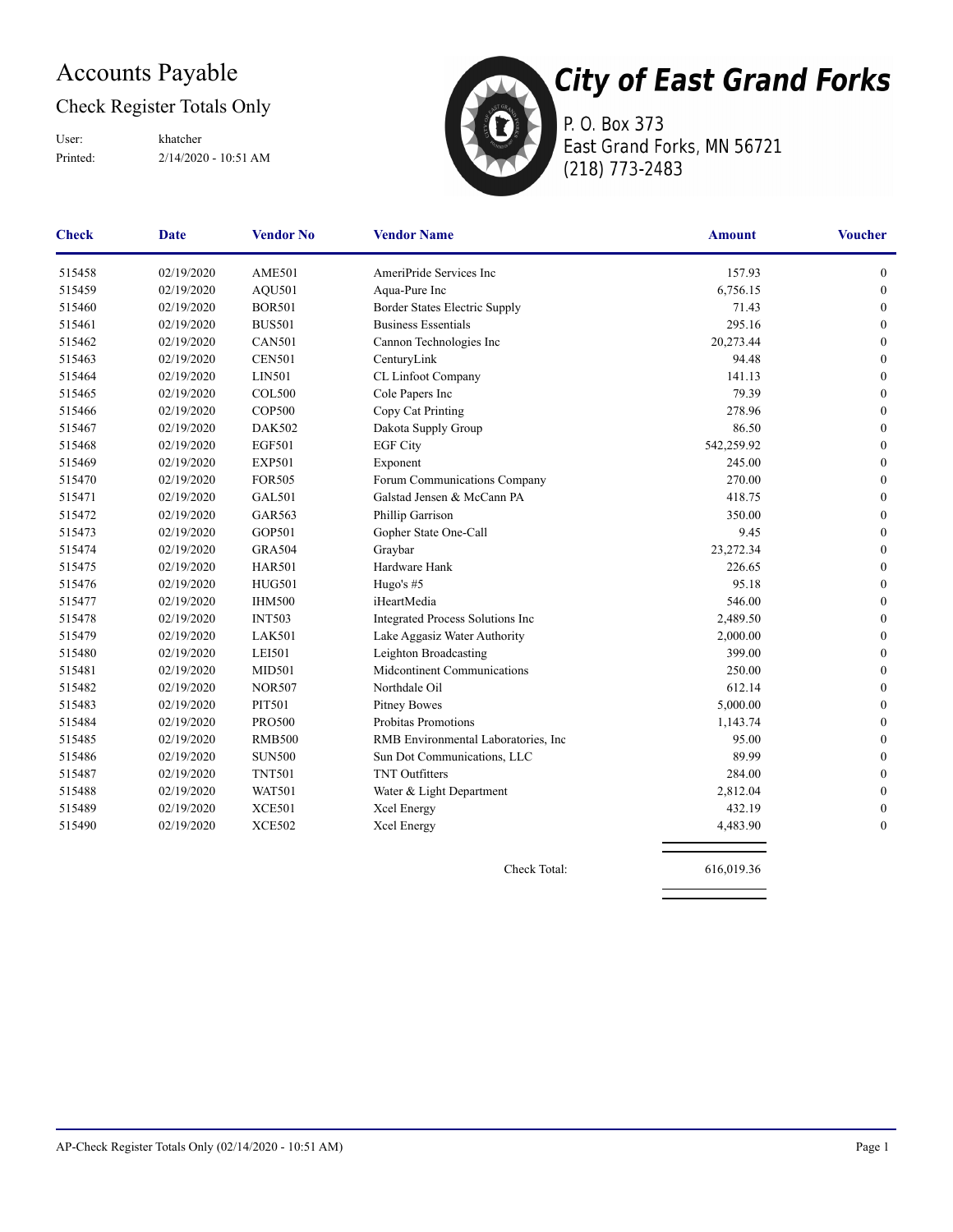| <b>Central AC/ECM</b>          | Garrison      | \$<br>450.00 |
|--------------------------------|---------------|--------------|
| <b>Dishwasher</b>              | Vonasek       | \$<br>50.00  |
| Dishwasher/Refrigerator        | Marti         | \$<br>125.00 |
| Dishwasher/Refrigerator        | Hallin        | \$<br>125.00 |
| <b>ECM</b>                     | <b>Baumer</b> | \$<br>150.00 |
| <b>ECM</b>                     | Solem         | \$<br>150.00 |
| <b>ECM</b>                     | Larson        | \$<br>150.00 |
| <b>Front Load Washer</b>       | Coauette      | \$<br>100.00 |
| <b>Front Load Washer</b>       | Metzger       | \$<br>100.00 |
| <b>LED Lightbulbs</b>          | Grove         | \$<br>20.00  |
| <b>LED Lightbulbs/Fixtures</b> | Enright       | \$<br>47.95  |
| Recycle                        | Hernandez     | \$<br>50.00  |
| Total:                         |               | 1,517.95     |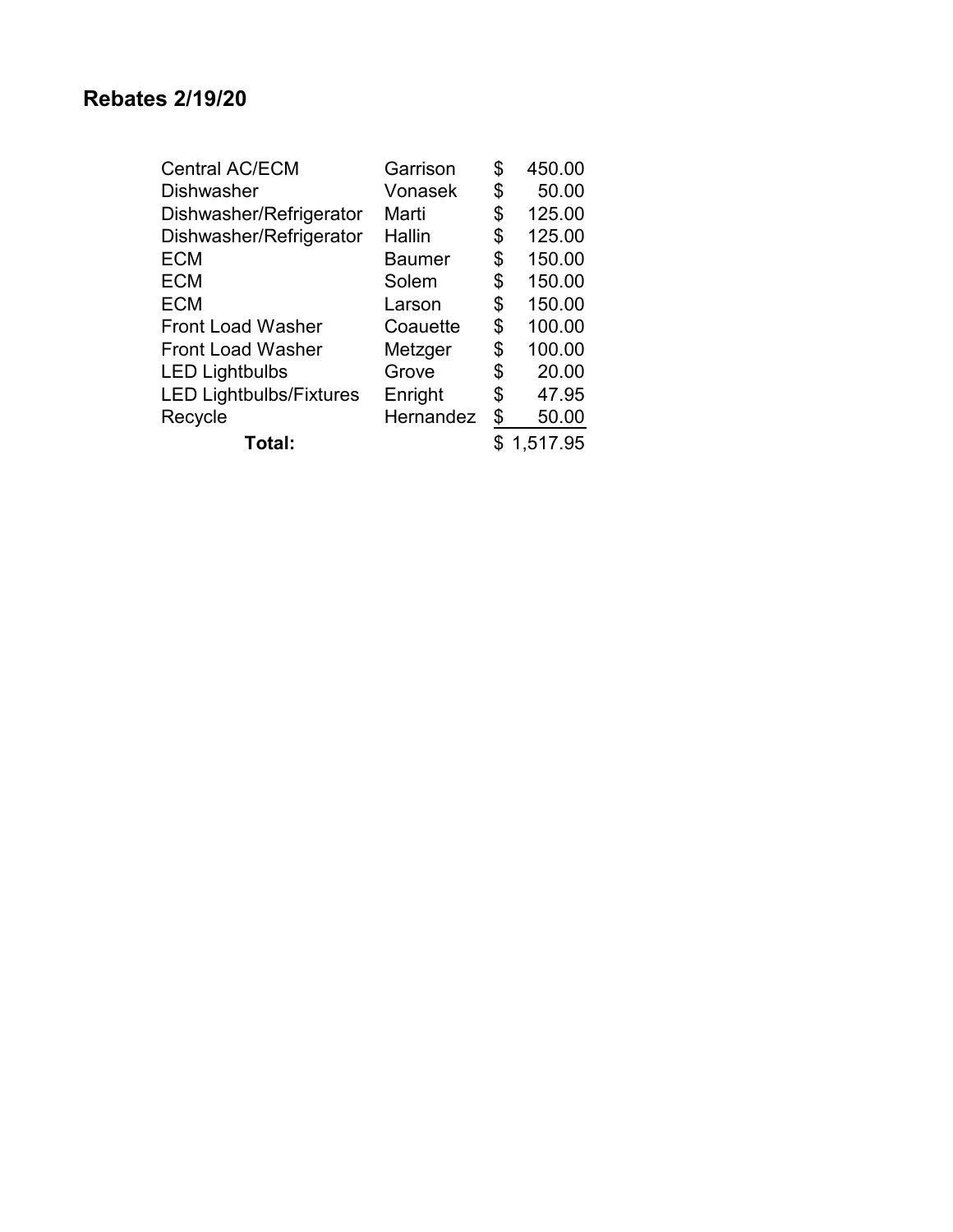## **Request for Water and Light Commission Action**

| <b>Date:</b> | 2-14-2020                                                  |
|--------------|------------------------------------------------------------|
| To:          | Water and Light Commission                                 |
| From:        | Keith Mykleseth                                            |
| RE:          | Distributed Energy Resource Interconnection Process Filing |
|              |                                                            |

#### **Background:**

In February of 2018 the Water and Light Commission adopted a Distributed Energy Resource Interconnection Process. The process requires that the Water and Light Department annually provide the Average Retail and Avoided Costs Rates, report any qualifying facilities served or not served under the average utility energy rates, and file the information with the Commission of Water and Light Department Business Office. The rules also require that the Water and Light Department annually publish the following statement in a news letter or similar mailing sent to each customer. " The Water and Light Department is obligated to interconnect with and purchase electricity from cogenerators and small power producers".

Presently we have no qualifying facilities to report.

Attached are the Average Retail Energy Rates and Minnesota Muncipal Power Agency Distributed Generation Avoided Cost Rates for 2020.

#### **Recommendation:**

Recommend Water and Light Commission accept the updates as presented and instruct staff to file the Distributed Energy Resource Interconnection Process Booklet at the Water and Light Department Business Office.

Instruct staff to publish that Water and Light is obligated to interconnect with and purchase electricity from cogenerators and small power producers.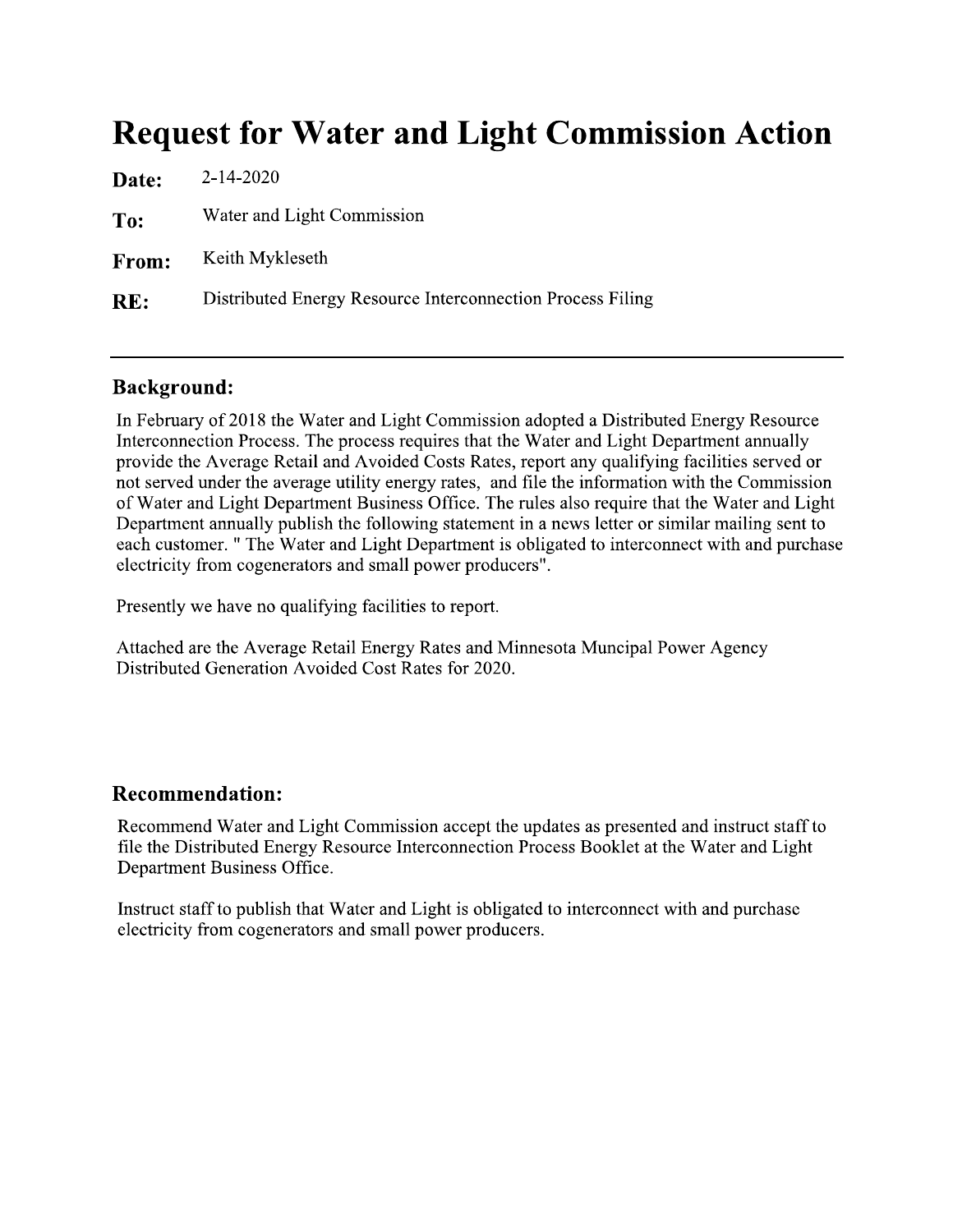### **East Grand Forks Water and Light Department Distributed Generation Tariff 2020 Average Retail Energy Rates Filing**

**Residential - 0.0998 Commercial - 0.0829 Industrial - 0.0733**

**Prepared by: Keith Mykleseth, General Manager Date:02-13-2020**